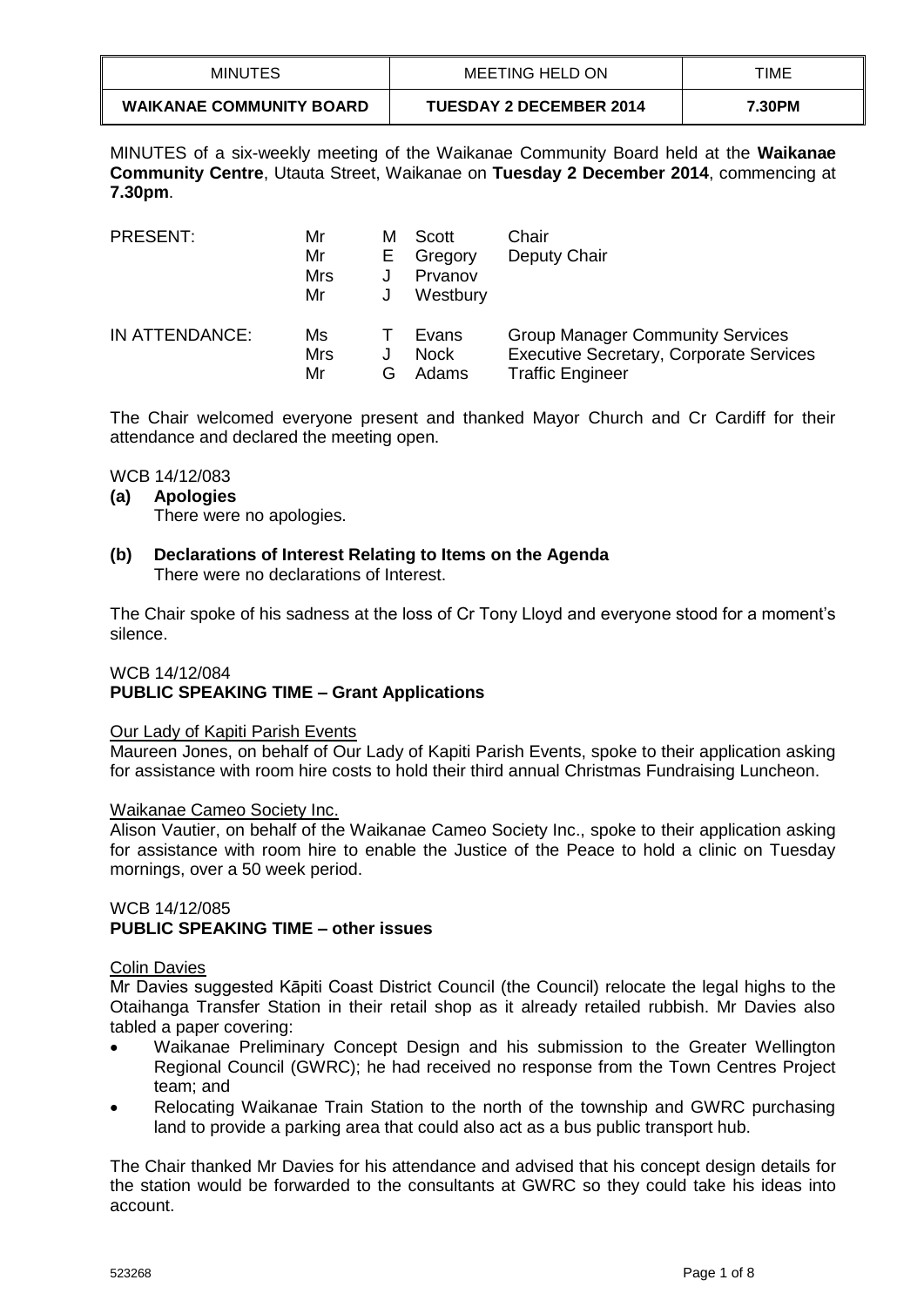| <b>MINUTES</b>                  | MEETING HELD ON                | TIME   |
|---------------------------------|--------------------------------|--------|
| <b>WAIKANAE COMMUNITY BOARD</b> | <b>TUESDAY 2 DECEMBER 2014</b> | 7.30PM |

# Diane Connal

Ms Connal, a local jeweller, was organising a Waikanae Summer Studio Art Tour (an open studio for local artists) during the Waitangi weekend in February 2015 and spoke about the need to put in an application to the Promotion Fund for help with advertising, including posters, flyers and signs (paper was tabled including a completed promotion fund application form).

## Kapanui School

Rochelle McKenzie, from Kapanui School, thanked the Board for their help in supporting their children in travelling to Melbourne to take part in an international competition of 'Tournament of Minds'. The children won the runners up prize and all received medals and certificates. A booklet showing photos of the trip was tabled.

# WCB 14/12/086

# **CONSIDERATION OF APPLICATIONS FOR FUNDING (Corp-14-1418)**

# **MOVED (Westbury/Prvanov)**

**That the Waikanae Community Board grants Our Lady of Kapiti Parish Events a grant of \$500 plus GST from the Promotion Fund to help with room hire costs to hold their third Annual Christmas Fundraising Luncheon.**

## **CARRIED**

## **MOVED (Gregory/Prvanov)**

**That the Waikanae Community Board grants the Waikanae Cameo Society Inc. a Discretionary grant of \$500 plus GST to cover the cost of room hire to enable the Justice of the Peace to hold a clinic on Tuesday mornings (over a 50 week period).**

## **CARRIED**

#### WCB 14/12/087 **UPDATE: BEAUTIFICATION OF WAIKANAE**

Tamsin Evans, Group Manager Community Services, gave an update on the southern entrance to Waikanae:

- the licence from Kiwirail had been received, which would allow the Council to use the land;
- spraying and mulching on the western side had taken place;
- Treescape had cleared some vegetation during closure of the railway and would complete the work during the Christmas break;
- once cleared the Council would continue with the preparation of the land to plant natives; and
- spraying would continue on a regular basis to keep growth down.

The Chair commented that this work was all part of the Board's first year of their Strategic Plan.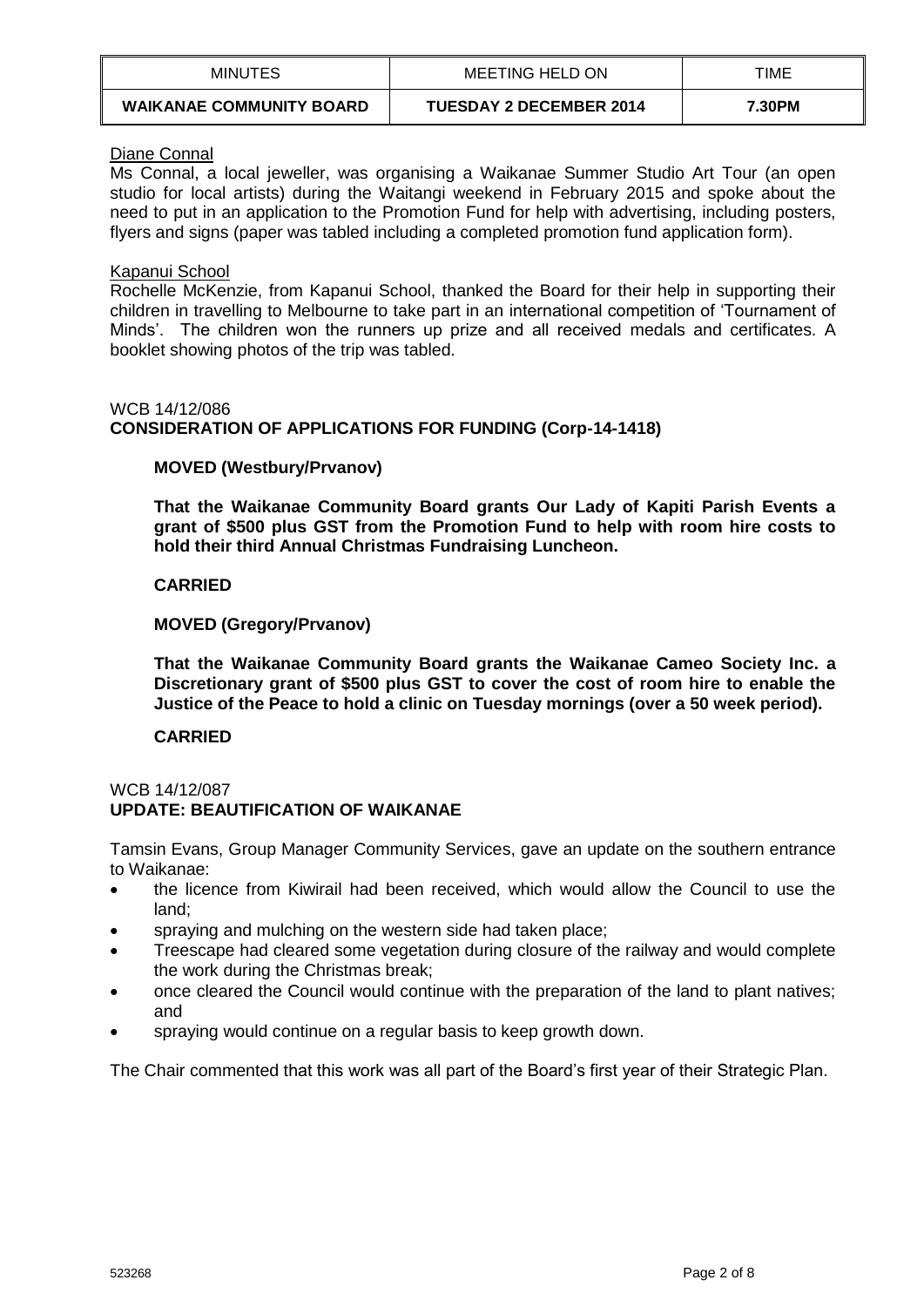| <b>MINUTES</b>                  | MEETING HELD ON                | TIME   |
|---------------------------------|--------------------------------|--------|
| <b>WAIKANAE COMMUNITY BOARD</b> | <b>TUESDAY 2 DECEMBER 2014</b> | 7.30PM |

# WCB 14/12/088 **UPDATE: LONG TERM PLAN**

Ms Evans updated Board Members on the 'Future Kapiti' Long Term Plan 2015-35 (paper was tabled) including:

- the timeline of workshops;
- the Council's vision for the future by looking at priorities and challenges.
- review of Policies;
- funding strategy including capital expenditure, rates and debt;
- communications and engagement;
- schedule of remaining workshops; and
- 2015 LTP timeframes.

The Chair advised how the Board had previously submitted into the planning process and would be submitting into the 2015 Long Term Plan.

# WCB 14/12/089 **WCB MEMBERS' BUSINESS**

# **(a) Leave of Absence**

# **MOVED (Scott/Gregory)**

**That leave of absence be accepted from Michael Scott for Thursday 4 December 2014.**

**Carried**

# **(b) Matters of an Urgent Nature**

## Destination Waikanae

In the past the Waikanae Community Board had given its support to Destination Waikanae as a voice for the Waikanae business community. The Chair, along with the Mayor and Deputy Mayor had met with the Group on working cooperatively on the Waikanae Town Centre Development. It was suggested that \$102.22, being the fee required to register an incorporated society, be paid from the promotion fund to help continue this support.

# **MOVED (Scott/Prvanov)**

**That the Waikanae Community Board grants Destination Waikanae a grant of \$102.22 from the Promotion Fund to assist in supporting them by paying their registration disbursement to Kapiti Law for their Incorporation.** 

## **CARRIED**

The Chair clarified that the need to become an Incorporated Society was to try and ensure that there was a voice that had some accountability and becoming Incorporated guaranteed a larger number of members to come together and represent local businesses.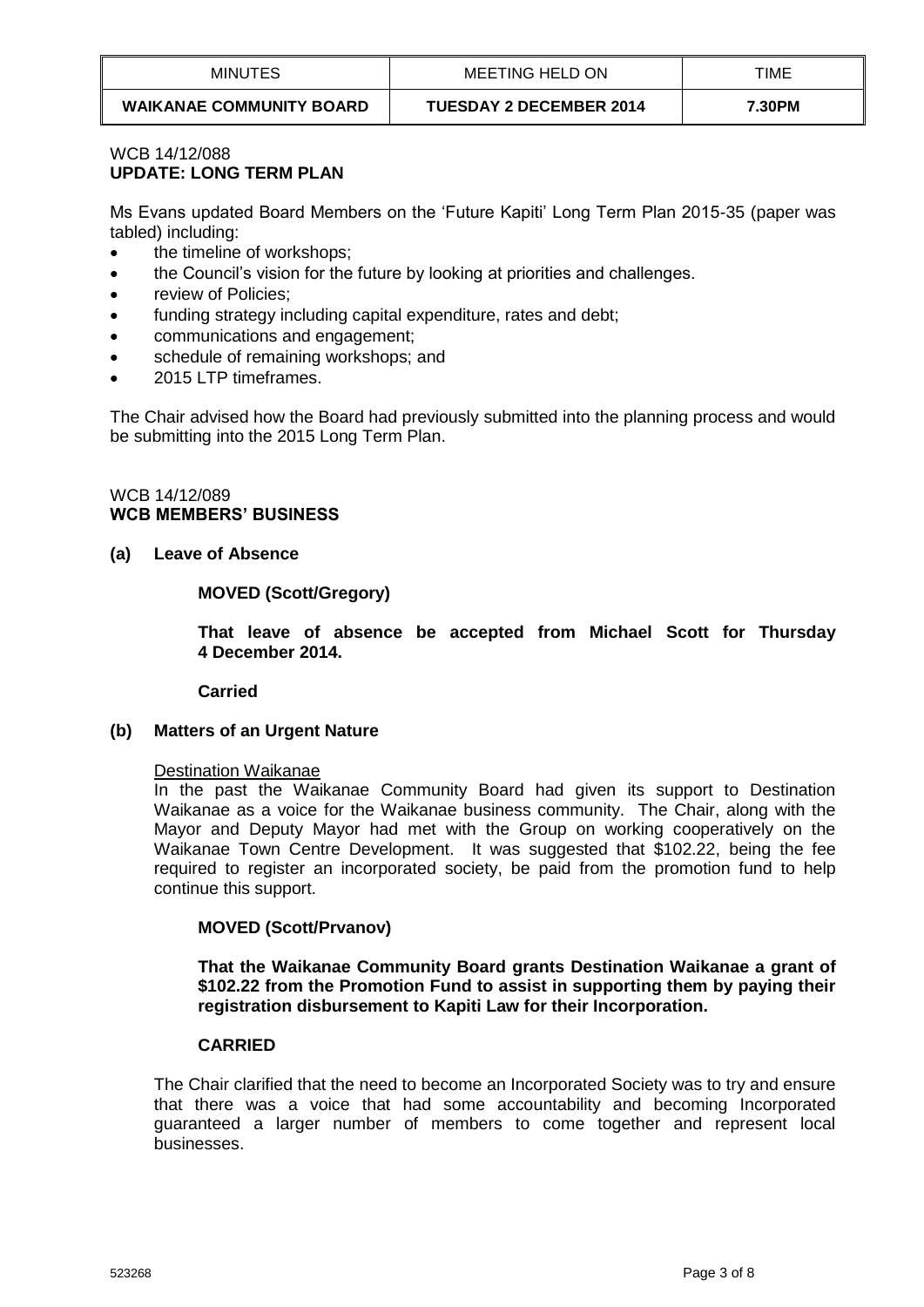| <b>MINUTES</b>                  | MEETING HELD ON                | TIME   |
|---------------------------------|--------------------------------|--------|
| <b>WAIKANAE COMMUNITY BOARD</b> | <b>TUESDAY 2 DECEMBER 2014</b> | 7.30PM |

## **(c) Chairperson's Business**

# **MOVED (Scott/Westbury)**

**The Chairperson's calendar covering the period 9 September to 16 October 2014 was noted.**

# **CARRIED**

It was noted that an additional date of 27 November be added to the Calendar as the Chair attended a Council meeting.

# **(d) Community Board Members' Activities**

*Jocelyn Prvanov* advised that the building of the Pharazyn Reserve's bird hide was progressing well.

*James Westbury* had engaged with Keep Waikanae Beautiful and was supporting their progress and work activities.

*Eric Gregory*:

- attended a Corporate Business Committee meeting
- attended a Community Liaison Group for the Expressway
- met with Paul Turner of Destination Waikanae to discuss how the structure of their Group was working and what they hoped would come out of their consultations. Also, in a private capacity, attended the Welcome at the marae for the Hockey International.

*The Mayor thanked Board Members for all their hard work for 2014, wished everyone a Merry Christmas and left the meeting at 8.13pm.*

## WCB 14/12/090 **WAIKANAE TRAFFIC ISSUES (IS-14-1382)**

Gary Adams, Traffic Engineer, spoke to the report and commented that feedback and discussions with GWRC were continuing.

Mr Adams confirmed that a parking study around the Town Centre was being arranged and the results would be reported back to the Board in March/April 2015.

The Chair advised that GWRC was continuing to work on their bus routes to encourage people to use public transport and had received positive support from schools and parents.

Board Members were concerned with the allocated car parks for car poolers around the train station and requested more detail. Mr Adams would look into this and report back.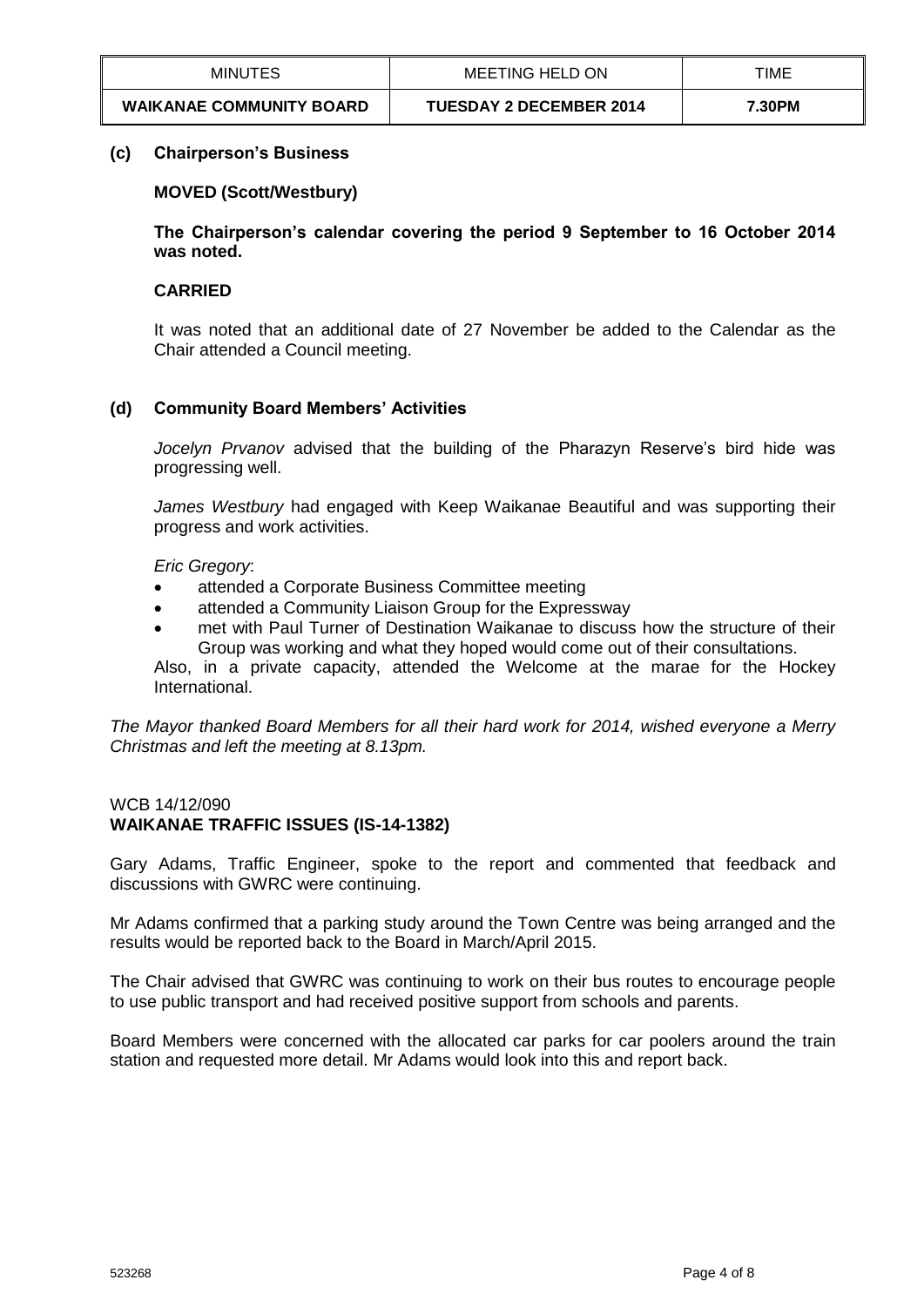| <b>MINUTES</b>                  | MEETING HELD ON                | TIME   |
|---------------------------------|--------------------------------|--------|
| <b>WAIKANAE COMMUNITY BOARD</b> | <b>TUESDAY 2 DECEMBER 2014</b> | 7.30PM |

Board Members discussed different aspects of the report and it was decided that some recommendations would lie on the table for further consultation.

## **That the Waikanae Community Board approves the following:**

## ELIZABETH STREET

The installation of no stopping lines on the north eastern corner of Seddon Street and Elizabeth Street for approximately 24m as shown on the plan in Appendix 6 of report IS-14-1382.

There was no mover or seconder so the motion was lost.

## **MOVED (Scott/Westbury)**

## **NGAIO ROAD**

**The installation of no stopping lines on the eastern side of the Ngaio Road service lane from the back of the footpath south for approximately 21m as shown on the plan in Appendix 4 of report IS-14-1382;**

## **CARRIED**

## PARATA STREET

The Chair commented on the parking around the Rymans Complex and Board Members requested that the Council's Compliance team liaise with Rymans to discuss details of their conditions of their planning consent and development as they were interested in where their staff would park after construction had been completed.

## **MOVED (Scott/Prvanov)**

**Parata Street to be left to lie on the table until the next meeting to allow the Council's Compliance Team to write to Rymans and request a face to face meeting to discuss a solution for their staff parking**

## **CARRIED**

WAIKANAE STATION

## **MOVED (Scott/Gregory)**

**Waikanae Station to be left to lie on the table until the next meeting to allow Board Members to view the site and report back.**

## **CARRIED**

# NGARARA ROAD

## **MOVED (Scott/Westbury)**

**That the Waikanae Community Board confirms a preference for a raised table at Ngarara Road and requests officers investigate the cost and likely timing of the project and report back at the next meeting**

## **CARRIED**

The Chair thanked Mr Adams for his report and attendance at the meeting.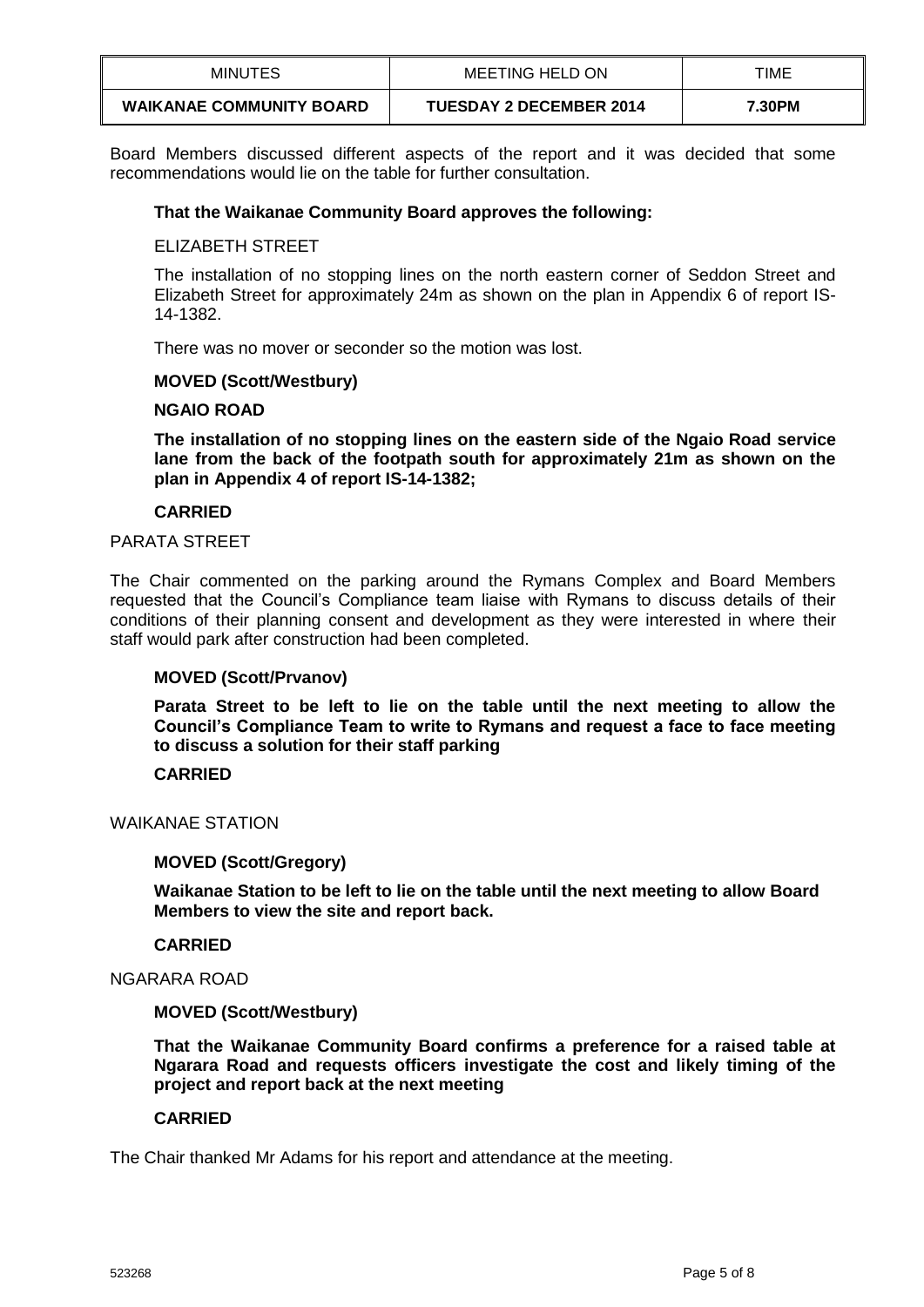| <b>MINUTES</b>                  | MEETING HELD ON                | TIME   |
|---------------------------------|--------------------------------|--------|
| <b>WAIKANAE COMMUNITY BOARD</b> | <b>TUESDAY 2 DECEMBER 2014</b> | 7.30PM |

#### WCB 14/12/091

# **WAIKANAE MEMORIAL HALL – FUTURE ASSET MANAGEMENT OPTIONS (CS-14-1357)**

Ms Evans spoke to the report and clarified that it was an information report that included a renewal plan for the next twenty years.

The Chair reiterated that the Waikanae Community Board would be submitting into the Long Term Plan and this report was useful in the decision making of their submission.

Board Members commented that the report needed to include the condition of the outside of the building and also requested an external sign showing "Waikanae Memorial Hall".

Ms Evans assured Board Members that if any maintenance work was carried out inside the Hall that disrupted the users, the timing and implications would always be considered and discussed with the users.

## **MOVED (Westbury/Scott)**

**That the Board receive this report CS-14-1357 and note the Asset Management Plan for the Waikanae Memorial Hall building.**

**That the Waikanae Community Board request an updated report on the exterior maintenance plans for Waikanae Memorial Hall.**

## **CARRIED**

## WCB 14/12/092 **ATTENDANCE AT COMMUNITY BOARD CONFERENCE (Corp-14-1414)**

Michael Scott spoke to the report.

## **MOVED (Scott/Gregory)**

**That the Waikanae Community Board approves the attendance of Jocelyn Prvanov at the New Zealand Community Boards' Conference in May 2015.**

**That the Chair of the Waikanae Community Board is authorised to appoint another delegate in the event that the original nominee cannot attend.**

**That the delegate will provide a written report on their return for publication in the Elected Members' Bulletin.**

## **CARRIED**

#### WCB 14/12/093 **CALENDAR OF WAIKANAE COMMUNITY BOARD MEETINGS 2015 (Corp-14-1397)**

Michael Scott spoke to the report and commented that a Strategic Planning Day would be arranged around 14-24 April and details would be reported back to Members at the next meeting.

## **MOVED (Prvanov/Gregory)**

**That the Waikanae Community Board adopts the meeting dates for 2015 as set out in Appendix 2 of Report Corp-14-1397.**

## **CARRIED**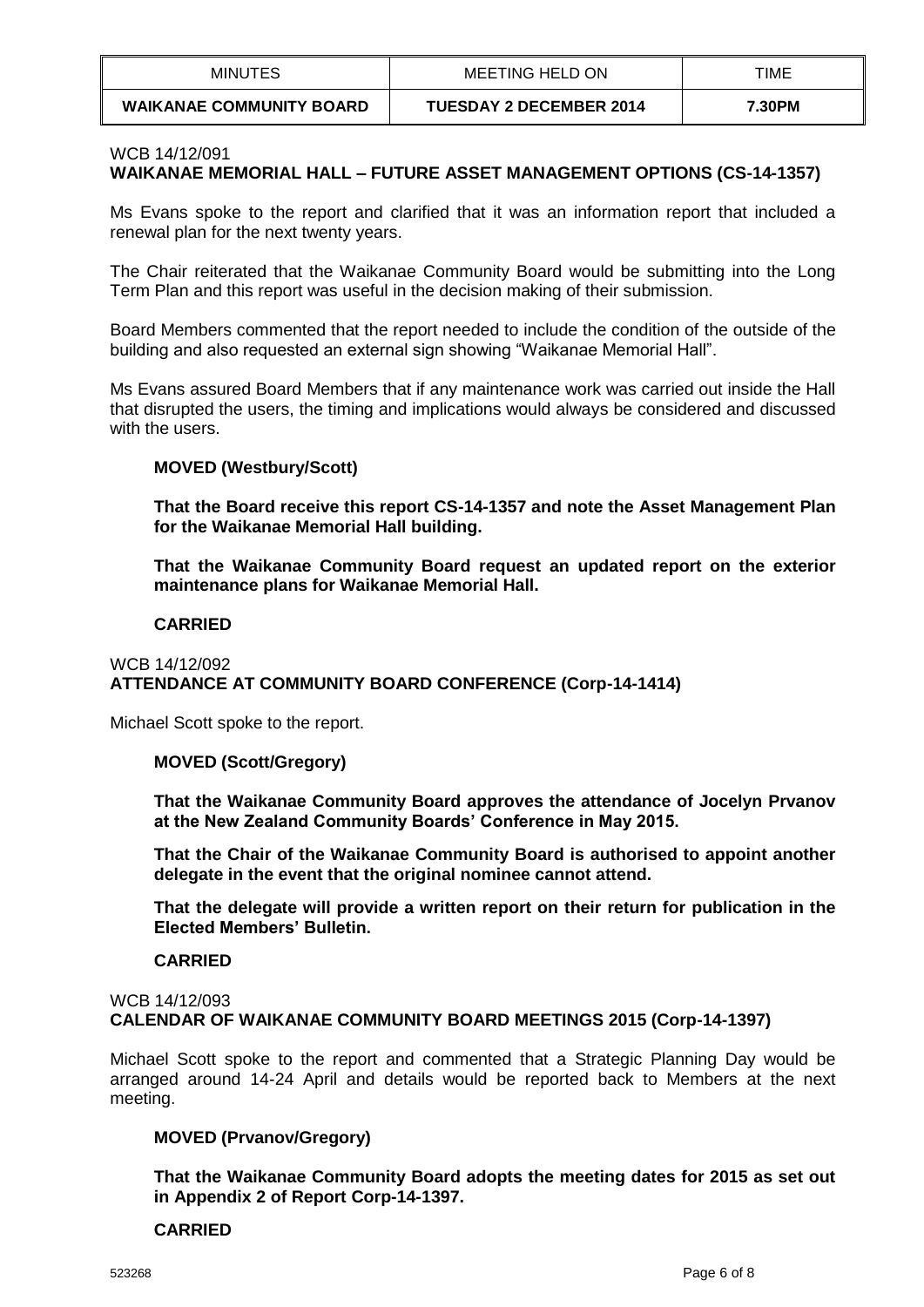| <b>MINUTES</b>                  | MEETING HELD ON                | TIME   |
|---------------------------------|--------------------------------|--------|
| <b>WAIKANAE COMMUNITY BOARD</b> | <b>TUESDAY 2 DECEMBER 2014</b> | 7.30PM |

#### WCB 14/12/094

**CONFIRMATION OF MINUTES: 21 OCTOBER 2014**

## **MOVED (Scott/Gregory)**

**That the minutes of the Waikanae Community Board meeting held on 9 September 2014 be approved and adopted as a true and correct record of that meeting.** 

## **CARRIED**

A misspelling of the surname 'Royal' was noted and corrected to 'Roil'.

#### **Matters Under Action**

Ms Evans spoke to the paper.

#### Waikanae Bridge

To escalate the cleaning of the rail bridge and surrounding area the Board requested the Chief Executive liaise with GWRC, as recommended below.

*Resolution from 29 July meeting - MOVED (Scott/Lloyd)*

*That the Waikanae Community Board ask that the Chief Executive liaise with Kiwirail and the New Zealand Transport Agency in terms of the Waikanae bridge abutment and the bridge itself be painted and tidied up.*

## *CARRIED*

SH1 Fish and Chip Shop

The Council would continue to try and make contact with the owner.

Freedom camping sign and landing diamond Mr Gregory requested that Council staff contact him to discuss these issues in more detail.

Proposed Reserve Revocation Extension for Submissions It was requested that Council's Corporate Property Manager email Board Members with details.

Ngarara Road

The Chair and Deputy Chair would liaise with Council's Infrastructure Team to discuss the area in more detail.

Diane Connal

The Chair spoke to Ms Connal's application and Board Members commented that it was unfortunate they had been given the application on such short notice but felt it was a good initiative.

## **MOVED (Scott/Westbury)**

**That the Waikanae Community Board, subject to confirmation that the Waikanae Summer Studio Art Tour takes place, grants Diane Connal a grant of \$250 from the Promotion Fund to help towards the cost of brochures.**

## **CARRIED**